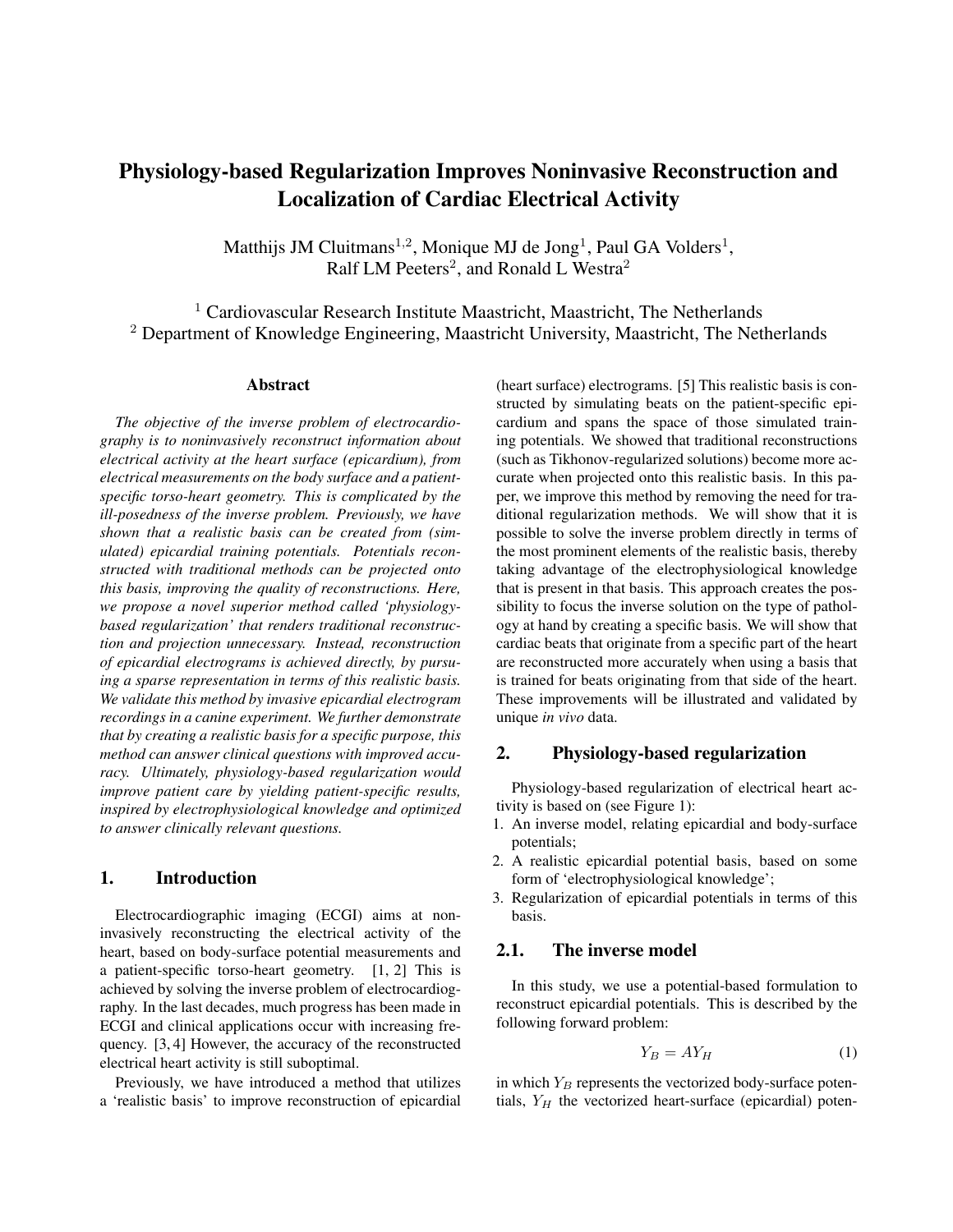

Figure 1. Physiology-based inverse reconstruction of electrical heart activity in a dog. Body-surface potentials were recorded with 192 electrodes. A CT scan was performed to localize the electrodes and epicardial surface. The digitized epicardial surface was used to simulate electrical activity of a diverse set of beats, creating a physiologically realistic basis. Subsequently, epicardial electrical activity was reconstructed in terms of this simulated realistic basis. In the specific experimental setup shown here, also 99 epicardial electrodes were implanted, providing validation electrograms to which the reconstructed electrograms could be compared.

tials, and A the transfer matrix that contains the electromagnetic relation between those potential vectors. [1] In the inverse problem, the body-surface potentials  $Y_B$  and the transfer matrix  $A$  are known, and the epicardial potentials  $Y_H$  unknown.

# 2.2. The realistic epicardial basis

The realistic epicardial basis will provide the building blocks that will be used to reconstruct epicardial potentials from measured body-surface potentials. Therefore, this basis should include some kind of physiological knowledge. This is achieved by simulating a few dozen electrical beats on the digitized patient-specific epicardium, using the FitzHugh-Nagumo action potential model. [5, 6] The beats are chosen to originate from different locations on the epicardium as to generate diversity. We decompose the simulated FitzHugh-Nagumo simulated potentials  $Y_H^{\#}$ by applying singular value decomposition:

$$
Y_H^{\#} = USV^{\mathrm{T}}
$$
 (2)

which will yield  $U$  and  $V$  containing the left and right singular vectors, respectively, and  $S$  containing the singular values  $\sigma_i$ . [7] The columns of U represent a spatial basis for the set of simulated realistic epicardial potentials, and V the temporal basis. Whereas the time series of FitzHugh-Nagumo potentials does not resemble real epicardial electrograms much, the spatial distribution of potentials over the epicardium that originates from those action potentials is much like the spatial distribution of true epicardial potentials. Therefore, we assume that  $U$  can be used as a realistic spatial basis for potentials over a (patient-specific) epicardial surface.

Due to the descending ordering of singular values, the first columns of  $U$  are more important for representing the simulated data, and truncation may be applied to arrive at a smaller spatial basis. A condensed basis will be beneficial as it leaves fewer possibilities for ill-posed influences that could result in unrealistic solutions. Therefore, we truncate U to a suitably small basis  $U_t$  consisting of only the first t components.

# 2.3. Regularization in terms of the realistic basis

Due to the ill-posed nature of the inverse problem, it is very sensitive to noise. Additional information is needed to arrive at a realistic solution, which is called regularization. [3] Usually, mathematical or physical constraints are added to the problem as method of regularization. In this paper, we propose to use the realistic basis  $U_t$  as a constraint, thereby using physiological knowledge as regularization constraint. If we assume that  $U_t$  is a realistic basis for the epicardial potentials, there should be a vector  $\beta$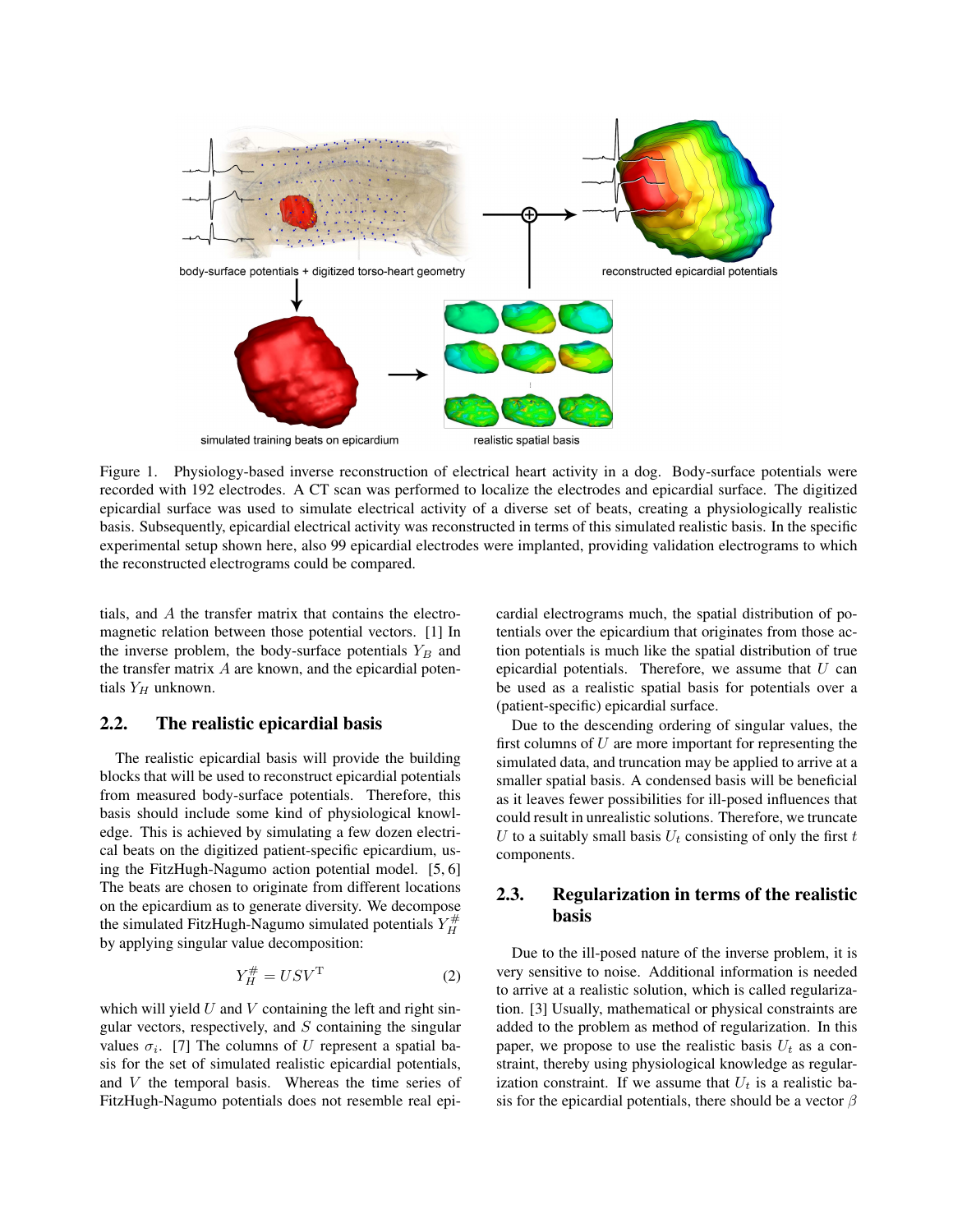such that we can define the (to be reconstructed) epicardial potentials in terms of this basis:

$$
Y_H = U_t \beta \tag{3}
$$

and our forward problem becomes:

$$
Y_B = AU_t \beta \tag{4}
$$

Reconstruction of epicardial potentials in terms of this new basis can then be achieved by lasso regularization. This is a form of least squares approximation, that minimizes the least squares error of the direct solution  $||Y_B AU_t\beta||_2$  while at the same time requiring  $||\beta||_1$  to be smaller than a given parameter  $\lambda$ . [8] Constraining the  $L_1$ norm of the parameter vector  $\beta$  tends to produce only a few nonzero coefficients in  $β$ , pursuing sparsity. This results in only the most important elements of the realistic basis being used for reconstruction of the epicardial potentials. As the realistic basis only consists of well-defined spatial potential patterns, we expect that this approach drastically reduces the influence of ill-posedness on reconstructed epicardial potentials.

# 3. Experimental validation

To test the proposed method, validation data was acquired in a dog experiment. In a healthy dog, electrodes were implanted around the epicardium via a thoracotomy and body-surface electrodes were attached to the torso. A homogeneous geometry was digitized from a CT scan and consisted of the body-surface electrodes and the epicardial surface. Potential recordings were obtained simultaneously on the body-surface and on the epicardium. The transfer matrix A, relating the electrical activity at the heart-surface to the body-surface, was computed with methods available from the SCIrun software repository. [9]

Reconstruction of epicardial potentials was achieved by physiological regularization as explained in the previous section. For comparison, also traditional zeroth order Tikhonov regularization was performed. Regularization parameters were determined automatically (L-curve method for Tikhonov regularization) or manually (in the case of physiological regularization). A local electrogram was reconstructed for each node of the digitized epicardial surface. Of all implanted epicardial electrodes, 67 electrodes recorded a good signal. Those electrograms (the ground truth) were compared to the reconstructed electrograms from the corresponding (closest) virtual epicardial node. Selected epicardial electrodes were also used for pacing. In that case, reconstructed epicardial electrograms were used to determine the location of first activation (defined by the earliest maximum  $-dV/dt$ ) and compared to the known pacing location.



Figure 2. A sinus beat was reconstructed on the epicardial surface of this test animal, based on measured bodysurface potentials and the digitized torso-heart geometry. On selected epicardial locations, electrograms (EGM) are shown: measured (left), Tikhonov-reconstructed (middle) and physiology-based reconstructed (right).

# 4. Results I: using a general basis

Selected measured and reconstructed local epicardial electrograms are shown in Figure 2 for a sinus beat. Overall, the Pearson correlation coefficient between the Tikhonov-reconstructed electrograms and the 67 measured electrograms was on average 0.59; for the physiologybased reconstructed potentials, the correlation with the measurements was 0.60. Thus, physiology-based regularization yields electrograms of equal quality as those reconstructed with Tikhonov regularization.

#### 5. Results II: using a specific basis

An advantage of using simulations to create a realistic basis, is that these simulations can be tuned to create a basis that is specific for a certain type of electrical activity. By simulating beats originating only from the right ventricle or only from the left ventricle, we created two different bases and hypothesized that these are tuned to detect beats paced on the right or left ventricle, respectively.

For six beats paced on the right ventricle and six paced on the left ventricle, we reconstructed the local epicardial